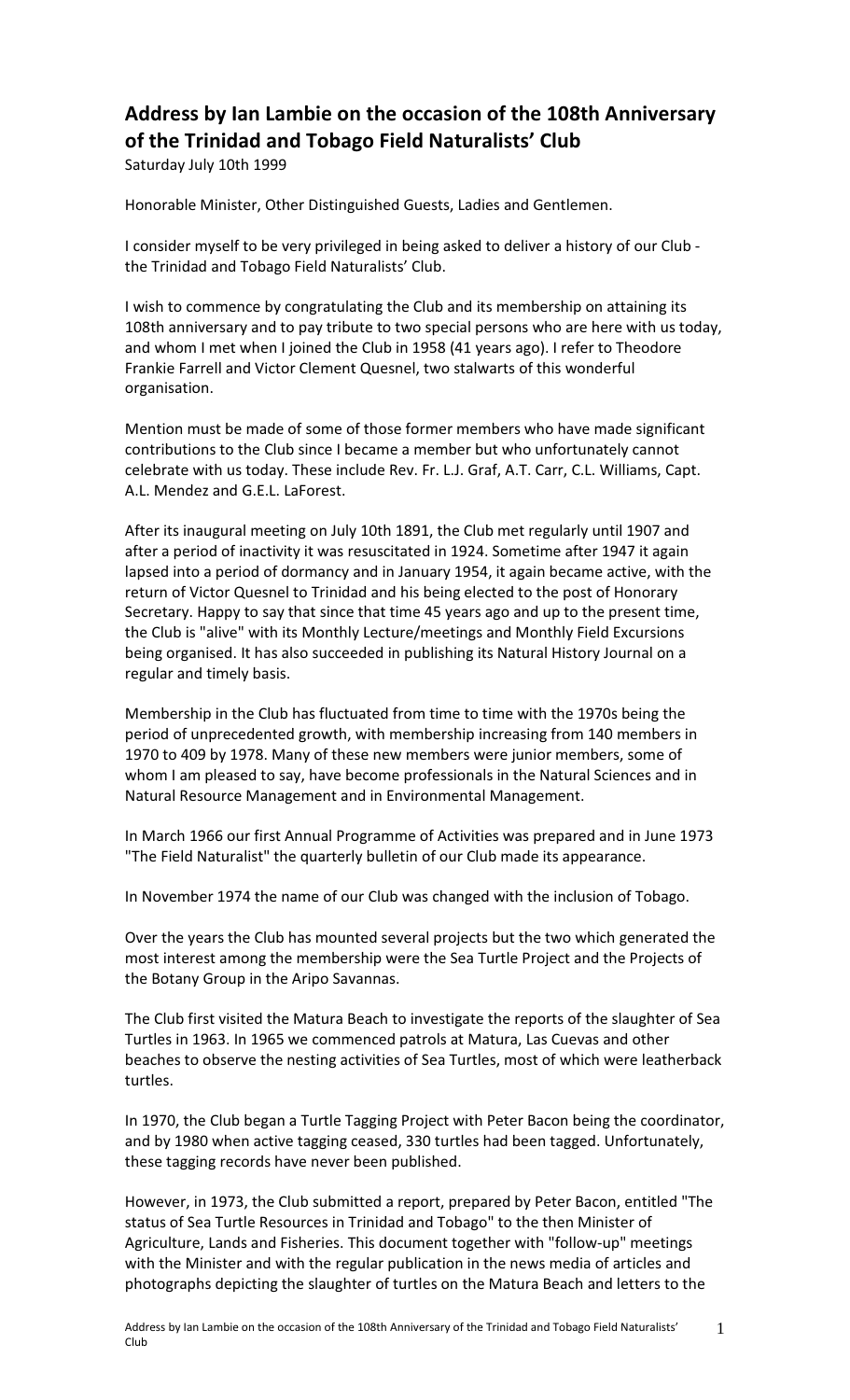Editor calling for amendments to the existing laws, in order to better protect the nesting turtles on our beaches, resulted in the issue of the Turtle and Turtle Eggs Regulations of 1975 (Act #23 of 1975 as Government Notice No. 119 of Sept 8 1975) which included all the recommendations made by our Club. A memorable victory had been achieved by the Club.

Mention must also be made here of the first "major battle" waged by our Club against an international conglomerate - the Shell Oil Company. Up to 1973, the Trinidad Field Naturalists' Club was considered to be a very conservative organization, but in that year our Club emerged in the vanguard of a most vigorous protest movement. The Blue River Action Committee was protesting the cutting of the mangroves, the dredging of the no. 9 Drainage Canal in the Caroni Swamp and the use of the No. 9 Canal and the Blue River for the transportation of liquefied petroleum gas (LPG) from the refineries at Point Fortin and at Pointe-a-Pierre to a bottling plant off the Princess Margaret Highway, by the barge "Shell Pelican". Following a "dirty" fight and after the Government of Trinidad and Tobago had acquired the assets Shell Trinidad Limited, the owners agreed to cease operating the barge through the Swamp. However, the Blue River Action Committee acceded to the Government's request for time to construct new facilities at Sea Lots to receive the LPG. On December 22 1977, some 4 ½ years later, the Club's representatives were present to witness the commissioning of the LPG facilities at Sea Lots. The barge "Pelican" ceased operating through the Caroni Swamp the next day.

Another major victory was achieved by our Club.

After the Royal Victoria Institute Museum had been destroyed by fire on March 31 1920, the member of our Club actively assisted in the rebuilding and replacement of the natural history exhibits.

During the last 50 years our Club has produced a number of well-known "offspring". On April 24 1947, at a meeting called by the Club, it was decided to establish the Zoological Society of Trinidad and Tobago (the Emperor Valley Zoo) and in 1989 the Club "gave birth" to the Caribbean Forest Conservation Association. Our Club was also a founding member of COPE, the Council of Presidents of the Environment.

Members of our Club has served on several Committees including the Wildlife Conservation Committee, the Management Committee and Council of the Institute of Marine Affairs and on the Appeals Panel dealing with appeals against the decisions of the Town and Country Division relative to land use.

At the National Awards Ceremony held on Independence Day August 31 1980, our Club was the recipient of the Medal of Merit (Gold) in recognition of its Public Service to the Community.

While I am pleased to see the increasing awareness which the politicians and policy makers are showing in matters relative to our natural environment by the enactment of appropriate legislation, and

While I am pleased to see the establishment of an Environmental Management Authority (although it is still toothless),

- I am frustrated by the absence of a National Trust in Trinidad and Tobago
- I am frustrated by the continuing decimation of our wildlife including the sale of wild birds
- by the inadequate number of, and ill-equipped wildlife patrols